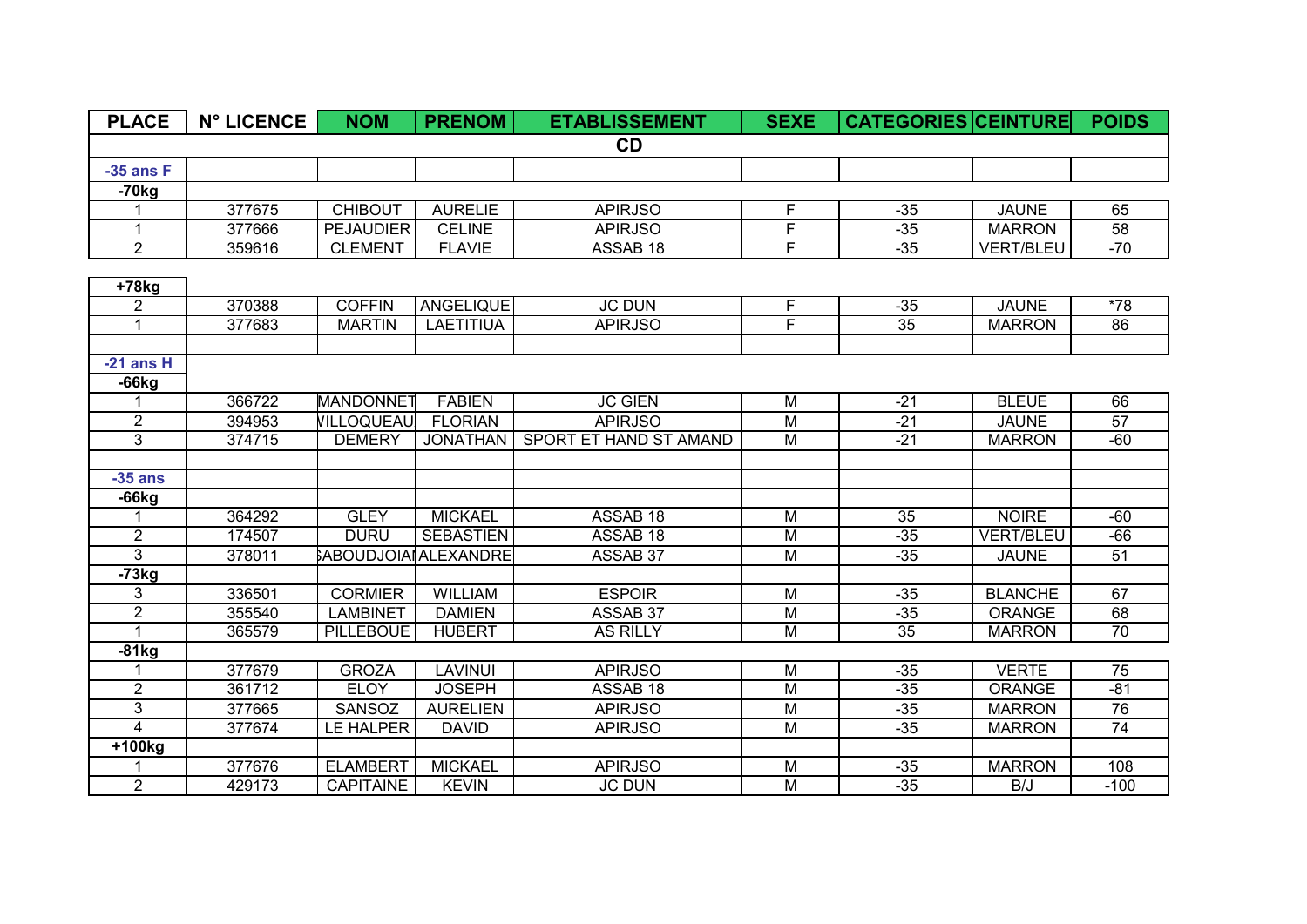| -81kg   |        |                  |                |                        |   |       |               |       |
|---------|--------|------------------|----------------|------------------------|---|-------|---------------|-------|
|         | 336164 | <b>MONMIGNON</b> | <b>PATRICK</b> | SPORT ET HAND ST AMAND | M | 35    | <b>MARRON</b> | -81   |
|         | 351908 | <b>CHESNEAU</b>  | <b>CHARLES</b> | <b>ECLAIRCIE</b>       | M | 35    | <b>VERTE</b>  | o,    |
| $-90kg$ |        |                  |                |                        |   |       |               |       |
|         | 377667 | <b>KONE</b>      | OUMAR          | <b>APIRJSO</b>         | M | $-35$ | <b>MARRON</b> | 83    |
|         | 434815 | <b>FOREST</b>    | OLIVIER        | <b>JC DUN</b>          | M | 35    | JAUNE         | $-90$ |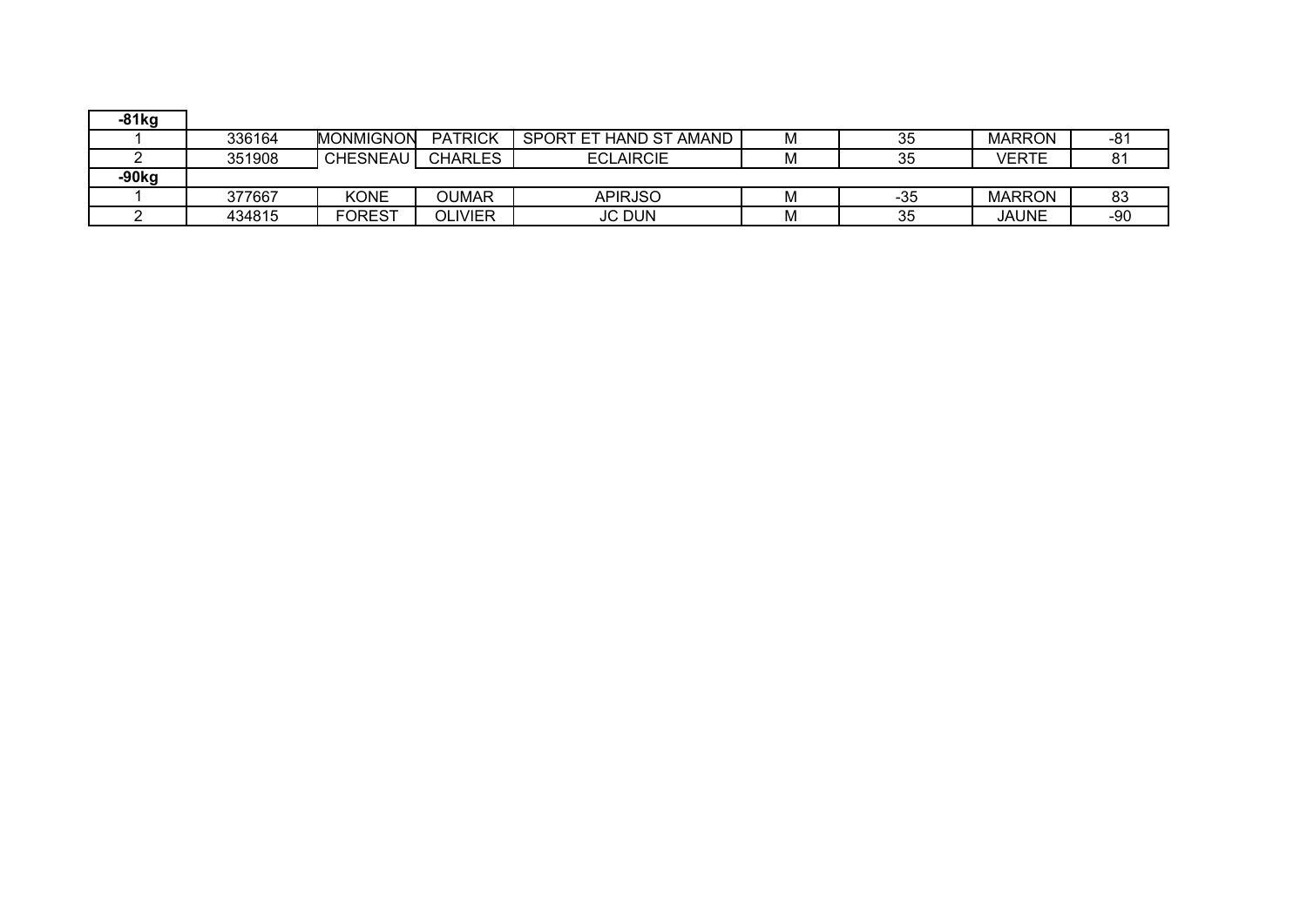| <b>PLACE</b>            | <b>N°LICENCE</b> | <b>NOM</b>        | <b>PRENOM</b>      | <b>ETABLISSEMENT</b>     | <b>SEXE</b>    | <b>CATEGORIE CEINTURE</b> |                  |
|-------------------------|------------------|-------------------|--------------------|--------------------------|----------------|---------------------------|------------------|
|                         |                  |                   |                    | <b>BC</b>                |                |                           |                  |
| $-63kg$                 |                  |                   |                    |                          |                |                           |                  |
|                         | 445842           | <b>SALMON</b>     | <b>ANNE</b>        | ASSAB 18                 | F              | $\overline{35}$           | $\overline{J/O}$ |
| $\overline{2}$          | 399046           | <b>TANGUY</b>     | <b>GAELLE</b>      | <b>AS RILLY</b>          | F              | $-35$                     | <b>BLANCHE</b>   |
| 3                       | 401667           | <b>NONET</b>      | <b>EMELINE</b>     | <b>AS RILLY</b>          | F              | $-35$                     | <b>BLANC</b>     |
| 4                       | 379247           | <b>BEAUVAIS</b>   | <b>ELOISE</b>      | ASSAB 37                 | F              | $-35$                     | <b>JAUNE</b>     |
| 5                       | 435461           | <b>AURY</b>       | <b>JENNA</b>       | ASSAB 37                 | F              | $-35$                     | <b>JAUNE</b>     |
| +78kg                   |                  |                   |                    |                          |                |                           |                  |
| 1                       | 399050           | <b>LEPAPE</b>     | <b>TIPHAINE</b>    | <b>AS RILLY</b>          | F              | $-35$                     | <b>BLANCHE</b>   |
| $\overline{c}$          | 348796           | CHEVREAU          | <b>LAETITIA</b>    | ASSAB 37                 | F              | $-35$                     | <b>ROUGE</b>     |
| 3                       | 405009           | <b>POIRIER</b>    | <b>BARBARA</b>     | <b>ASSSAB 37 Vouvray</b> | F              | $-35$                     | <b>JAUNE</b>     |
| 4                       | 3642752          | <b>KIRCHER</b>    | <b>NINON</b>       | ASSAB 18                 | F.             | $-35$                     | <b>BLANCHE 2</b> |
| $-18ans$                |                  |                   |                    |                          |                |                           |                  |
|                         | 360330           | <b>SAVANNE</b>    | <b>NAStA</b>       | <b>JC VIERZON</b>        | F              | $-18$                     | J/O              |
| $-18ans$                |                  |                   |                    |                          |                |                           |                  |
|                         | 408324           | <b>DECARVELHO</b> | <b>STEVEN</b>      | <b>JC VIERZON</b>        | M              | $-18$                     | ORANGE           |
| $-73kg$                 |                  |                   |                    |                          |                |                           |                  |
|                         | 355536           | <b>CHALON</b>     | <b>DAVID</b>       | ASSAB 37                 | M              | $-35$                     | <b>VERTE</b>     |
| $\overline{2}$          | 394383           | <b>TOURNE</b>     | <b>JASON</b>       | <b>ESPOIR</b>            | M              | $-35$                     | <b>BLANCHE</b>   |
| 3                       | 355544           | <b>BONACHERA</b>  | <b>ALEXIS</b>      | ASSAB 37                 | M              | $-35$                     | <b>JAUNE</b>     |
| $\overline{4}$          | 399045           | <b>GAUDION</b>    | <b>GABIN</b>       | <b>AS RILLY</b>          | M              | $-35$                     | <b>BLANCHE</b>   |
| $-90kg$                 |                  |                   |                    |                          |                |                           |                  |
| 1                       | 358890           | <b>CARVALHO</b>   | <b>JORGE</b>       | <b>ASSAB 37 Vouvray</b>  | M              | $+35$                     | <b>BLEUE</b>     |
| $\overline{2}$          | 369531           | <b>GONZALES</b>   | <b>LOIC</b>        | ASSAB 37                 | $\overline{M}$ | $-35$                     | <b>JAUNE</b>     |
| 3                       | 336503           | <b>BOTTA</b>      | <b>ANDRE</b>       | <b>ESPOIR</b>            | M              | $\overline{35}$           | <b>MARRON</b>    |
| 4                       | 358368           | <b>CLEMENCEAU</b> | <b>JEROME</b>      | ASSAB 18                 | $\overline{M}$ | 35                        | <b>JAUNE</b>     |
| $\overline{5}$          | 355539           | <b>GUERITAULT</b> | <b>BERNARD</b>     | ASSAB 37                 | $\overline{M}$ | $\overline{35}$           | <b>JAUNE</b>     |
| $-16$ ans               |                  |                   |                    |                          |                |                           |                  |
|                         | 360326           | <b>BOUTHIER</b>   | <b>ROMAIN</b>      | <b>JC VIERZON</b>        | M              | $-16$                     | J                |
| $-60kg$                 |                  |                   |                    |                          |                |                           |                  |
| 1                       | 358894           | <b>HAMOU</b>      | <b>ALEXANDRE</b>   | <b>ASSSAB 37 Vouvray</b> | M              | $-35$                     | <b>JAUNE</b>     |
| $\overline{2}$          | 358895           | <b>FOUCHE</b>     | <b>ROMAIN</b>      | <b>ASSSAB 37 Vouvray</b> | $\overline{M}$ | $-35$                     | <b>JAUNE</b>     |
| 3                       | 358900           | <b>MAUDET</b>     | <b>NOEL</b>        | <b>ASSSAB 37 Vouvray</b> | M              | $+35$                     | <b>VERTE</b>     |
| $\overline{\mathbf{4}}$ | 364286           | <b>VAUX</b>       | <b>JEAN MICHEL</b> | ASSAB 18                 | $\overline{M}$ | $\overline{35}$           | <b>BLANCHE1</b>  |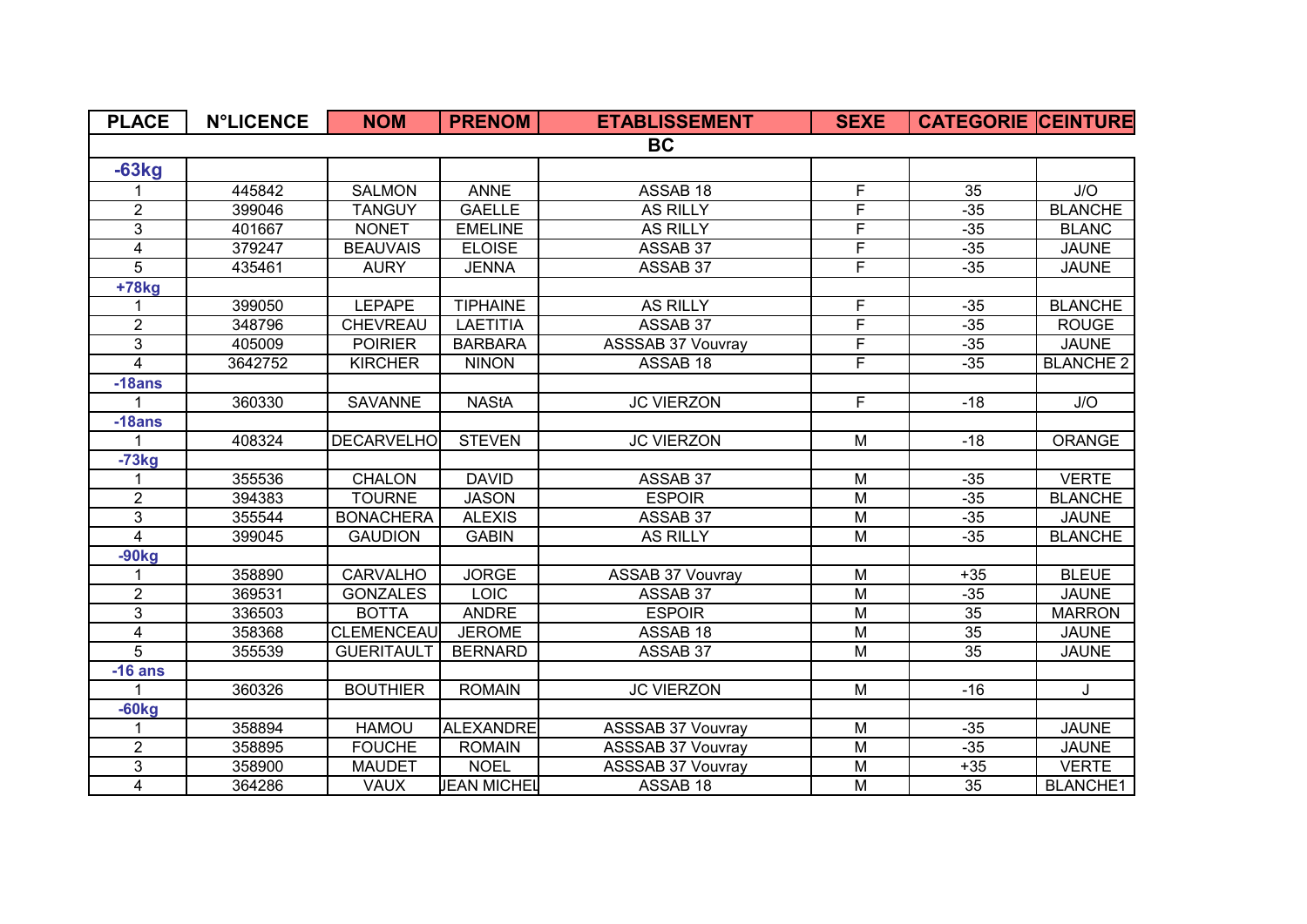| $-66kg$  |        |                |                    |                            |    |       |                |
|----------|--------|----------------|--------------------|----------------------------|----|-------|----------------|
|          | 355547 | <b>CHALEIL</b> | <b>JEAN MARIE</b>  | SPORT ET HANDICAP ST AMAND | М  | 35    | <b>JAUNE</b>   |
|          | 369530 | <b>BARBEY</b>  | <b>SYLVAIN</b>     | ASSAB 37                   | м  | 35    | <b>NOIRE</b>   |
|          | 358896 | <b>ROBIN</b>   | <b>ARNAUD</b>      | <b>ASSSAB 37 Vouvray</b>   |    | $+35$ | <b>MARRON</b>  |
|          | 394384 | LEROY          | <b>FABRICE</b>     | <b>ESPOIR</b>              |    | 35    | <b>MARRON</b>  |
| $+100kg$ |        |                |                    |                            |    |       |                |
|          | 360329 | <b>SAVANNE</b> | <b>OUSMANE</b>     | <b>JC VIERZON</b>          |    | $-21$ |                |
|          | 383592 | <b>SANSOZ</b>  | <b>CORENTIN</b>    | <b>APIRJSO</b>             | ΙV | $-35$ | <b>BLANCHE</b> |
|          | 361716 | LUBIN          | <b>RRE ALEXANI</b> | ASSAB 18                   |    | -35   | J/O            |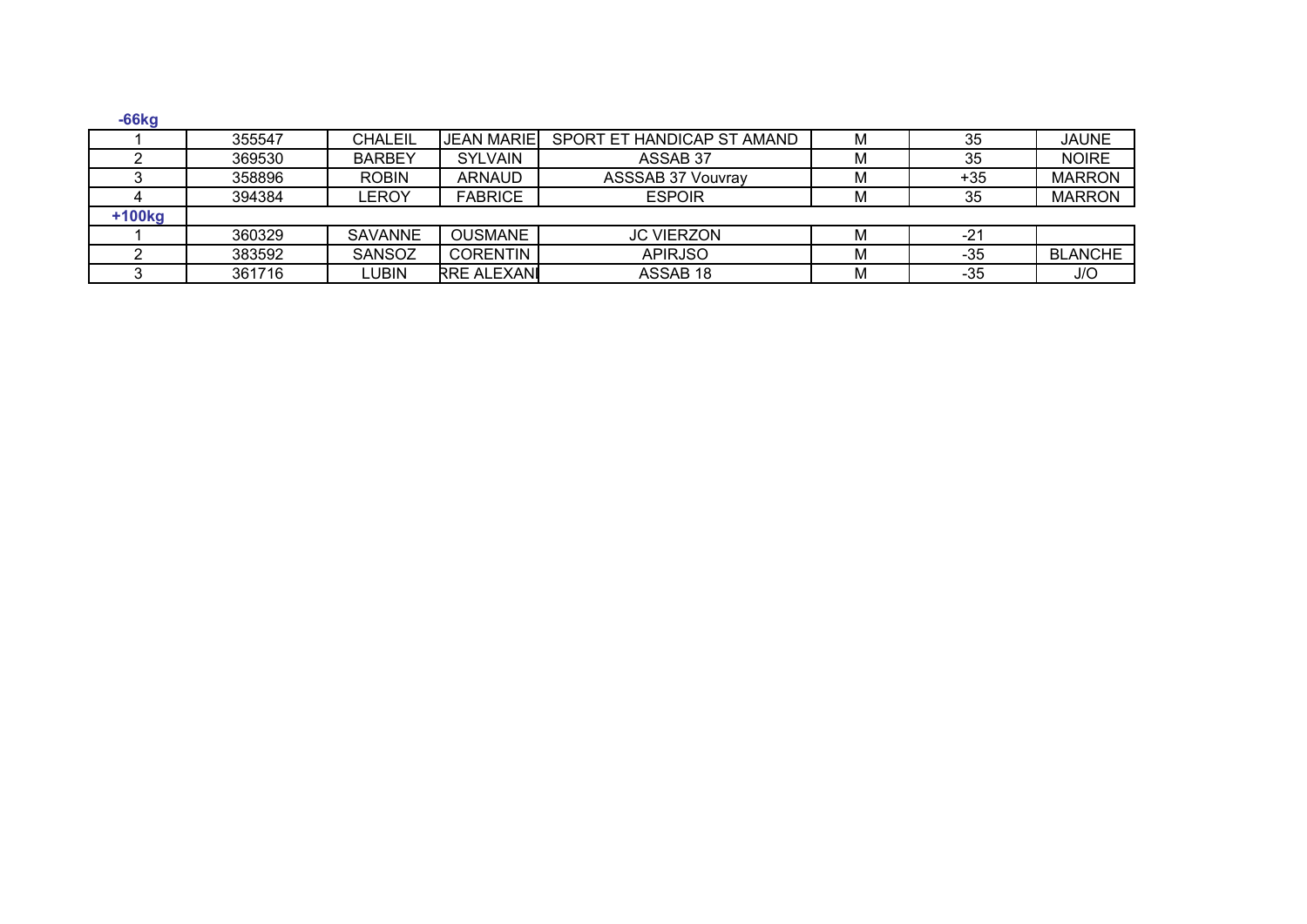| <b>POIDS</b>     |
|------------------|
|                  |
|                  |
| 57               |
| $\overline{56}$  |
| 57               |
| 43               |
| 58               |
|                  |
| $\frac{86}{5}$   |
|                  |
| $\frac{73}{70}$  |
| $\overline{78}$  |
|                  |
| $\overline{84}$  |
|                  |
| 65               |
|                  |
| 69               |
| 68               |
| 66               |
| 62               |
|                  |
| 79               |
| 84               |
| $\overline{80}$  |
| $\overline{81}$  |
| $\overline{78}$  |
|                  |
| $\overline{51}$  |
|                  |
| $\overline{57}$  |
| $\overline{58}$  |
| $\frac{42}{-60}$ |
|                  |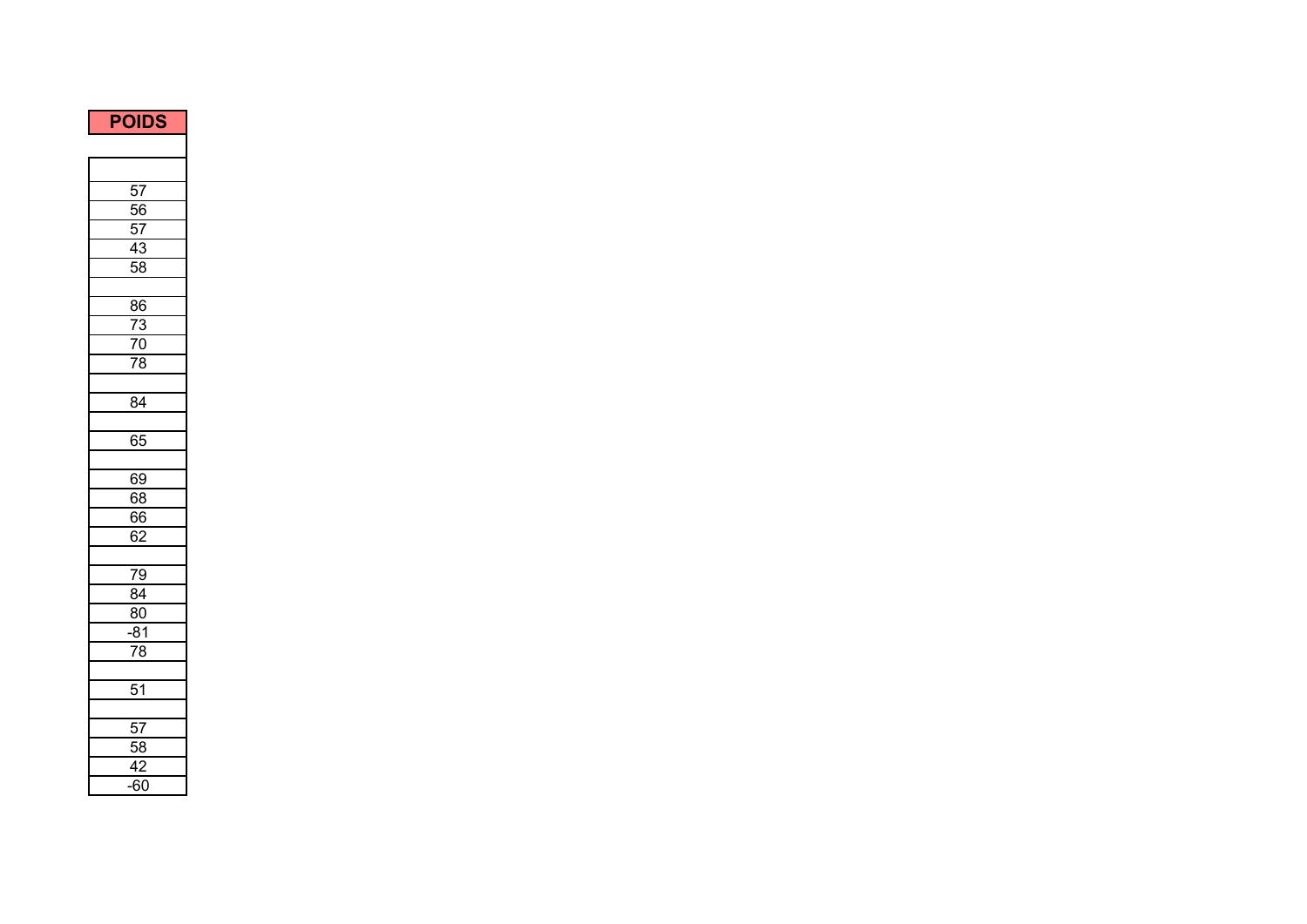| 65 |  |
|----|--|
| 66 |  |
| 65 |  |
| 61 |  |
|    |  |

| 119  |  |
|------|--|
| 100  |  |
| -100 |  |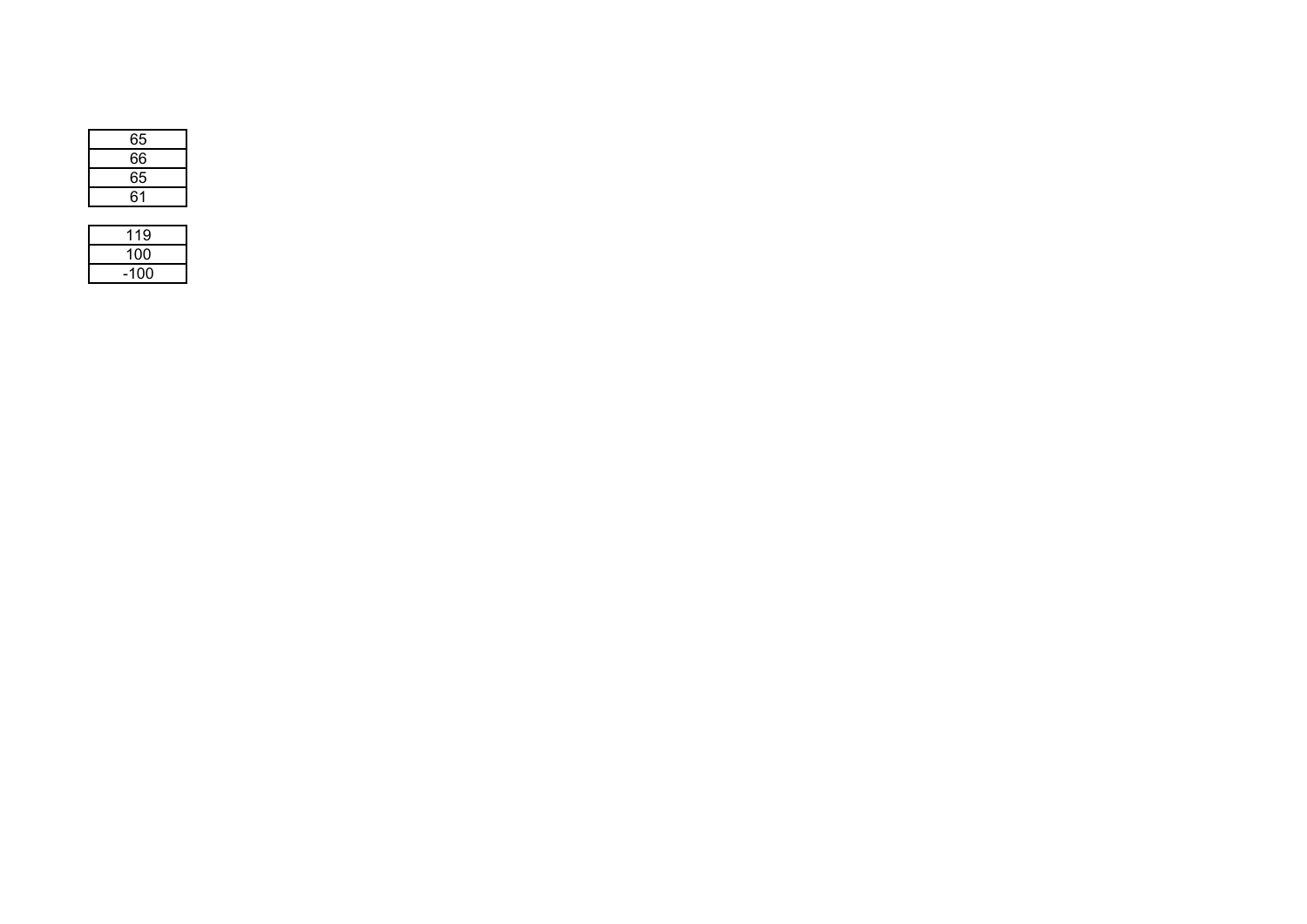| <b>PLACE</b>   | <b>N°LICENCE</b> | <b>NOM</b>        | <b>PRENOM</b>     | <b>ETABLISSEMENT</b>    | <b>SEXE</b> | <b>CATEGORIE</b> | <b>CEINTURE</b>     | <b>POIDS</b> |
|----------------|------------------|-------------------|-------------------|-------------------------|-------------|------------------|---------------------|--------------|
|                |                  |                   |                   | AB                      |             |                  |                     |              |
| -78 kg         |                  |                   |                   |                         |             |                  |                     |              |
|                | 405266           | <b>PICKART</b>    | <b>VALERIE</b>    | <b>JC DUN</b>           | F           | 35               | <b>MARRON</b>       | $-78$        |
| $-66$ kg       |                  |                   |                   |                         |             |                  |                     |              |
|                | 359622           | <b>JOURNEE</b>    | <b>JEAN LOUIS</b> | ASSAB 18                | M           | 35               | V/B                 | $-66$        |
| $\mathbf{2}$   | 388896           | <b>BOILEAU</b>    | DAVID             | ASSAB 18                | M           | $-35$            | <b>VERT</b>         | -60          |
| -73 kg         |                  |                   |                   |                         |             |                  |                     |              |
|                | 431404           | <b>TRANCHANT</b>  | <b>PATRICE</b>    | ASSAB 37                | M           | 35               | <b>JAUNE ORANGE</b> | 73           |
| $\overline{2}$ | 348802           | <b>MARCHAIS</b>   | <b>PASCAL</b>     | ASSAB 37                | M           | 35               | <b>ROUGE</b>        | 72           |
| 3              | 433580           | <b>DUBREUIL</b>   | <b>FREDERIC</b>   | <b>ASSAB 37 Vouvray</b> | M           | 35               | <b>BLANCHE</b>      | 68           |
| 4              | 358374           | <b>LAUVERGEAT</b> | <b>GAUTIER</b>    | ASSAB 18                | M           | $-35$            | J/O                 | $-73$        |
| 5              | 358381           | <b>WARLAUMONT</b> | <b>DOMINIQUE</b>  | ASSAB 18                | M           | 35               | <b>BLEU</b>         | $-73$        |
|                |                  |                   |                   |                         |             |                  |                     |              |
| $-90kg$        |                  |                   |                   |                         |             |                  |                     |              |
|                | 174503           | <b>BONY</b>       | <b>ALFRED</b>     | ASSAB 18                | M           | $-35$            | <b>MARRON</b>       | -90          |
| $\overline{2}$ | 134906           | <b>TALEB</b>      | <b>ABDEL</b>      | ASSAB 18                | М           | 35               | bleu                | $-81$        |
| 3              | 358373           | <b>GUILLARD</b>   | <b>DOMINIQUE</b>  | ASSAB <sub>18</sub>     | M           | 35               | <b>MARRON</b>       | $-81$        |
| 4              | 355543           | <b>MEUNIER</b>    | <b>DAMIEN</b>     | ASSAB37                 | M           | 35               | <b>JAUNE</b>        | 79           |
|                |                  |                   |                   |                         |             |                  |                     |              |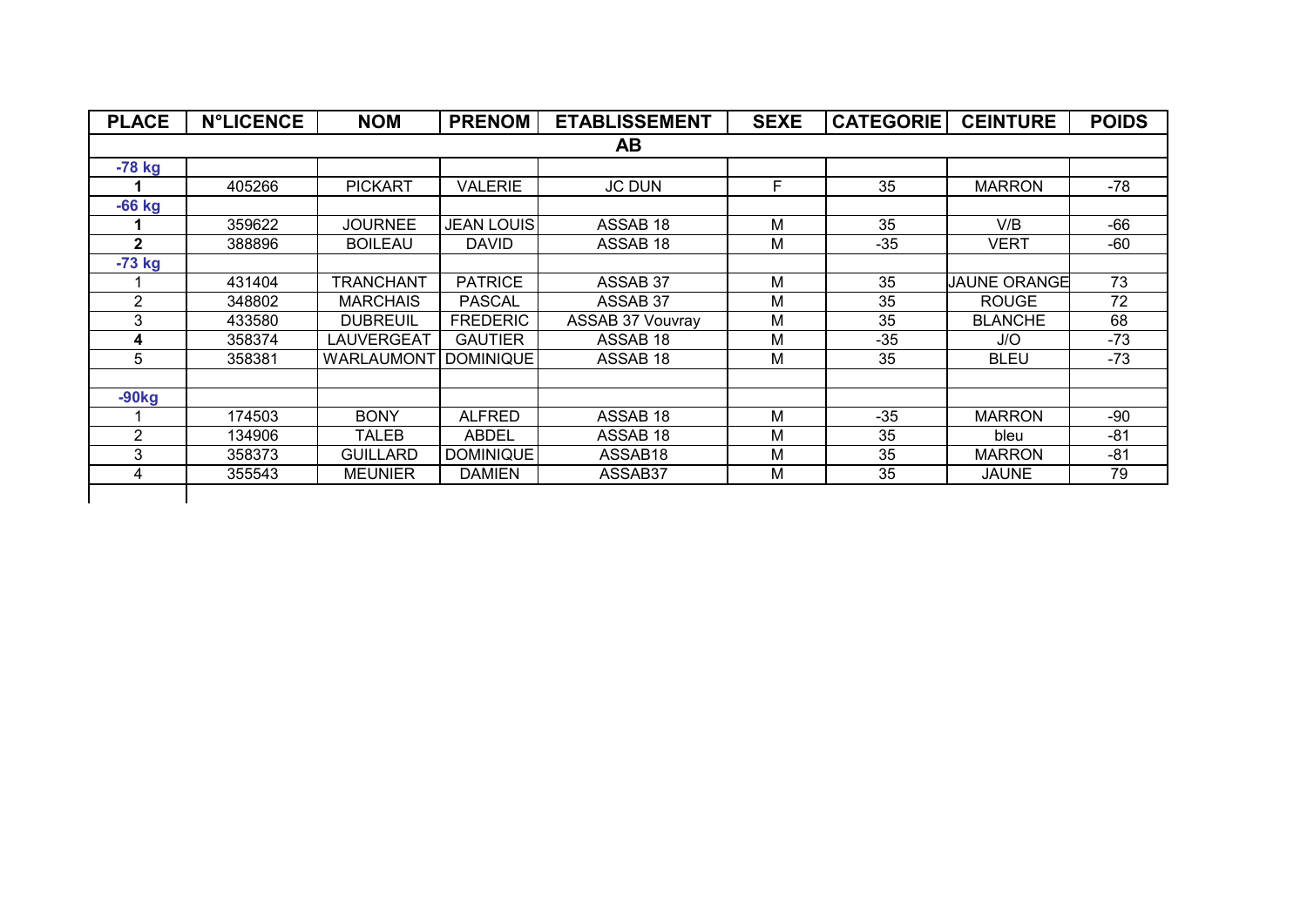| <b>PLACE</b>   | <b>N°LICENCE</b> | <b>NOM</b>        | <b>PRENOM</b>    | <b>ETABLISSEMENT</b> | <b>SPONSAE</b> | <b>SEXE</b> | <b>CAT</b> | <b>CEINTURE</b> |
|----------------|------------------|-------------------|------------------|----------------------|----------------|-------------|------------|-----------------|
| $-66kg$        |                  |                   |                  |                      |                |             |            |                 |
|                | 399257           | <b>CORCELLE</b>   | <b>NATHALIE</b>  | <b>AS RILLY</b>      | <b>BOURBON</b> | F.          | 35         | <b>VERTE</b>    |
| $\overline{2}$ | 399680           | <b>DUGUE</b>      | TATIANA          | <b>AS RILLY</b>      | <b>BOURBON</b> | F           | 35         | <b>BLANCHE</b>  |
| 3              | 380380           | <b>CREITZ</b>     | <b>PATRICIA</b>  | <b>APIRJSO</b>       | <b>DELIGNY</b> | F           | $-35$      | <b>BLANCHE</b>  |
|                |                  |                   |                  |                      |                |             |            |                 |
| $-66kg$        |                  |                   |                  |                      |                |             |            |                 |
|                | 351949           | SMAILI ALAOU      | <b>YASSINE</b>   | <b>ECLAIRCIE</b>     | <b>BRUNET</b>  | М           | $-35$      | <b>JAUNE</b>    |
| 2              | 344139           | <b>BARBEZANGE</b> | THOMAS           | <b>ECLAIRCIE</b>     | <b>BRUNET</b>  | M           | $-35$      | B/J             |
| 3              | 399685           | <b>FORSTIEN</b>   | <b>BRUNO</b>     | <b>AS RILLY</b>      | <b>BOURBON</b> | M           | 35         | <b>BLANCHE</b>  |
| 4              | 378826           | <b>PEREY</b>      | <b>CYRIL</b>     | <b>APIRJSO</b>       | <b>DELIGNY</b> | M           | $-35$      | <b>BLANCHE</b>  |
| 5              | 400197           | PETIT             | <b>BENJAMIN</b>  | <b>APIRJSO</b>       | <b>DELIGNY</b> | M           | $-21$      | <b>BLANCHE</b>  |
| 6              | 380381           | <b>JOUETTE</b>    | <b>MICKAEL</b>   | <b>APIRJSO</b>       | <b>DELIGNY</b> | м           | $-35$      | <b>BLANCHE</b>  |
| $-90kg$        |                  |                   |                  |                      |                |             |            |                 |
|                | 399111           | <b>MEUNIER</b>    | <b>JEAN NOEL</b> | ASSAB 37             | LEBHAR         | M           | 35         | <b>JAUNE</b>    |
| $\overline{2}$ | 435462           | <b>DELSART</b>    | <b>XAVIER</b>    | ASSAB 37             | <b>LEBHAR</b>  | M           | $-35$      | <b>JAUNE</b>    |
| 3              | 384296           | <b>BRINON</b>     | <b>JEROME</b>    | <b>APIRJSO</b>       | <b>DELIGNY</b> | M           | 35         | <b>BLANCHE</b>  |
|                |                  |                   |                  |                      |                |             |            |                 |
|                |                  |                   |                  |                      |                |             |            |                 |